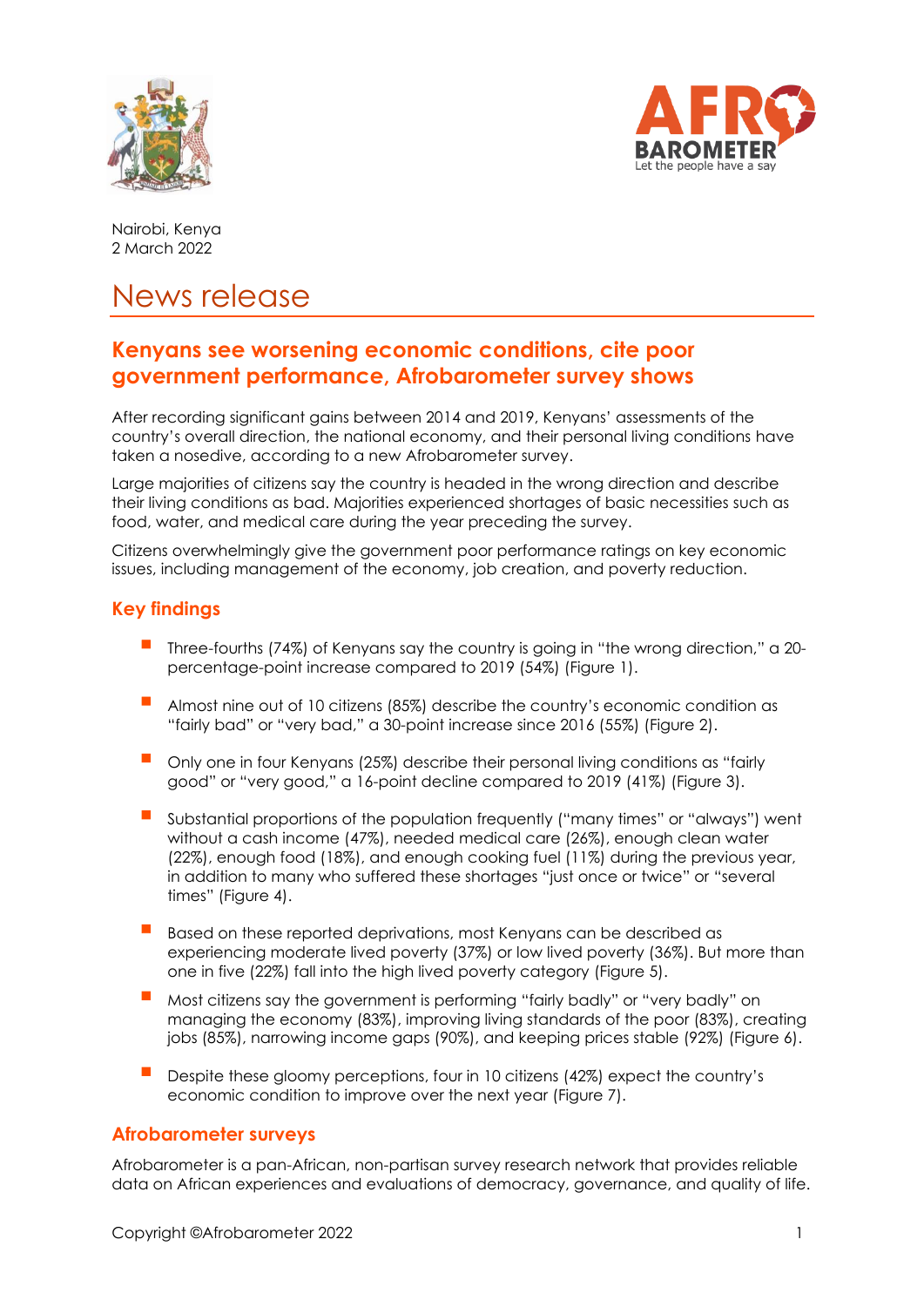

Eight survey rounds in up to 39 countries have been completed since 1999. Round 9 surveys (2021/2022) are currently underway. Afrobarometer's national partners conduct face-toface interviews in the language of the respondent's choice.

The Afrobarometer team in Kenya, based at the Institute for Development Studies, University of Nairobi, interviewed 2,400 adult Kenyans in November-December 2021. A sample of this size yields country-level results with a margin of error of  $+/$ -2 percentage points at a 95% confidence level. Previous surveys were conducted in Kenya in 2003, 2005, 2008, 2011, 2014, 2016, and 2019.

# **Charts**



**Figure 1: Is the country going in the right direction?** | Kenya | 2011-2021

*Respondents were asked : Let's start with your general view about the current direction of our country. Some people might think the country is going in the wrong direction. Others may feel it is going in the right direction. So, let me ask you about the overall direction of the country: Would you say that the country is going in the wrong direction or going in the right direction? (% who say "right direction")*



**Figure 2: Country's economic condition** | Kenya | 2005-2021

*Respondents were asked: In general, how would you describe the present economic condition of this country?*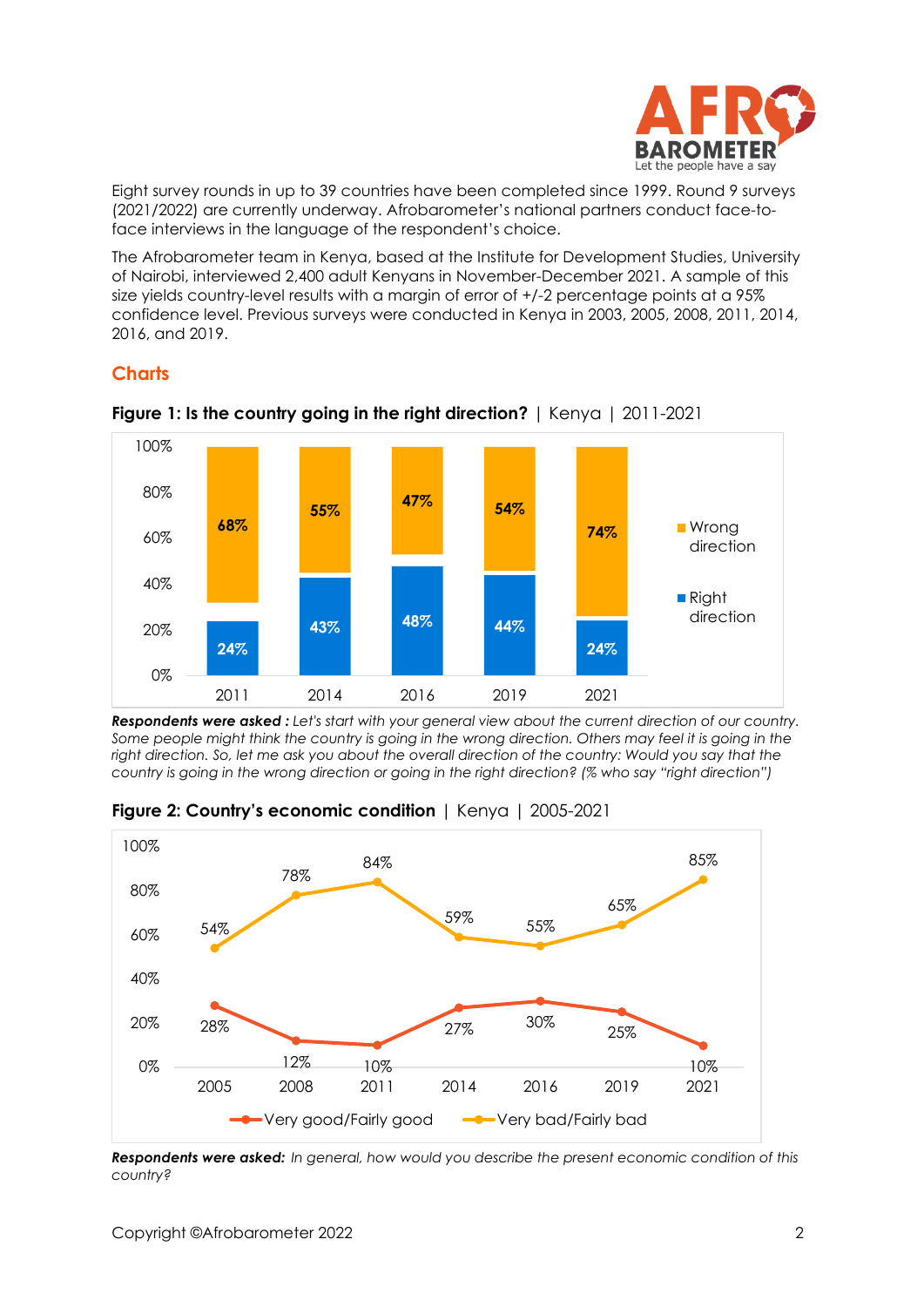



## **Figure 3: Personal living conditions** | Kenya | 2005-2021

*Respondents were asked: In general, how would you describe your own present living conditions?*





*Respondents were asked: Over the past year, how often, if ever, have you or anyone in your family gone without: Enough food to eat? Enough clean water for home use? Medicines or medical treatment? Enough fuel to cook your food? A cash income?*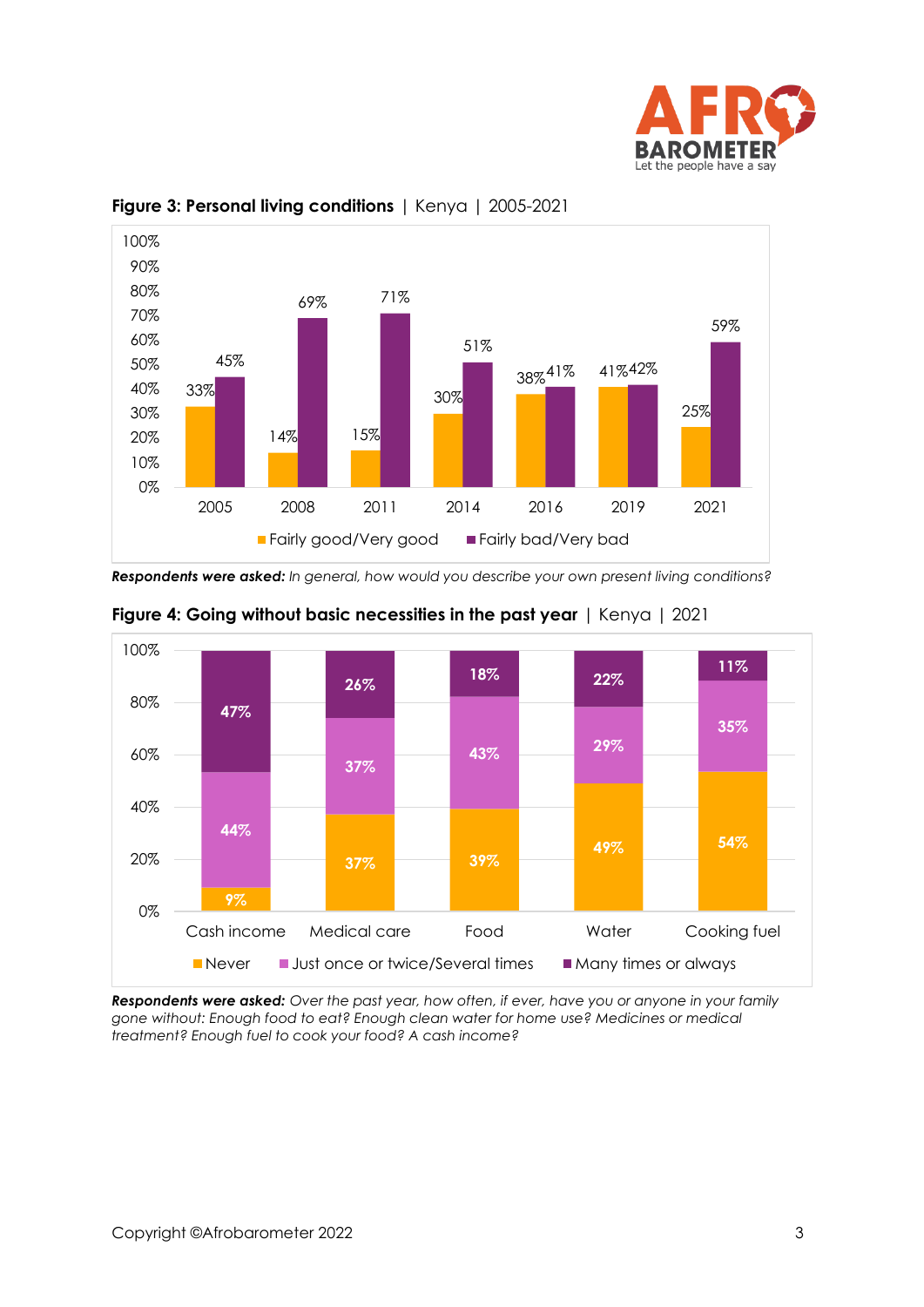





**Respondents were asked:** *Over the past year, how often, if ever, have you or anyone in your family gone without: Enough food to eat? Enough clean water for home use? Medicines or medical treatment? Enough fuel to cook your food? A cash income?* 

**Figure 6: Government performance on key economic issues** | Kenya | 2021



*Respondents were asked: How well or badly would you say the current government is handling the following matters, or haven't you heard enough to say?*